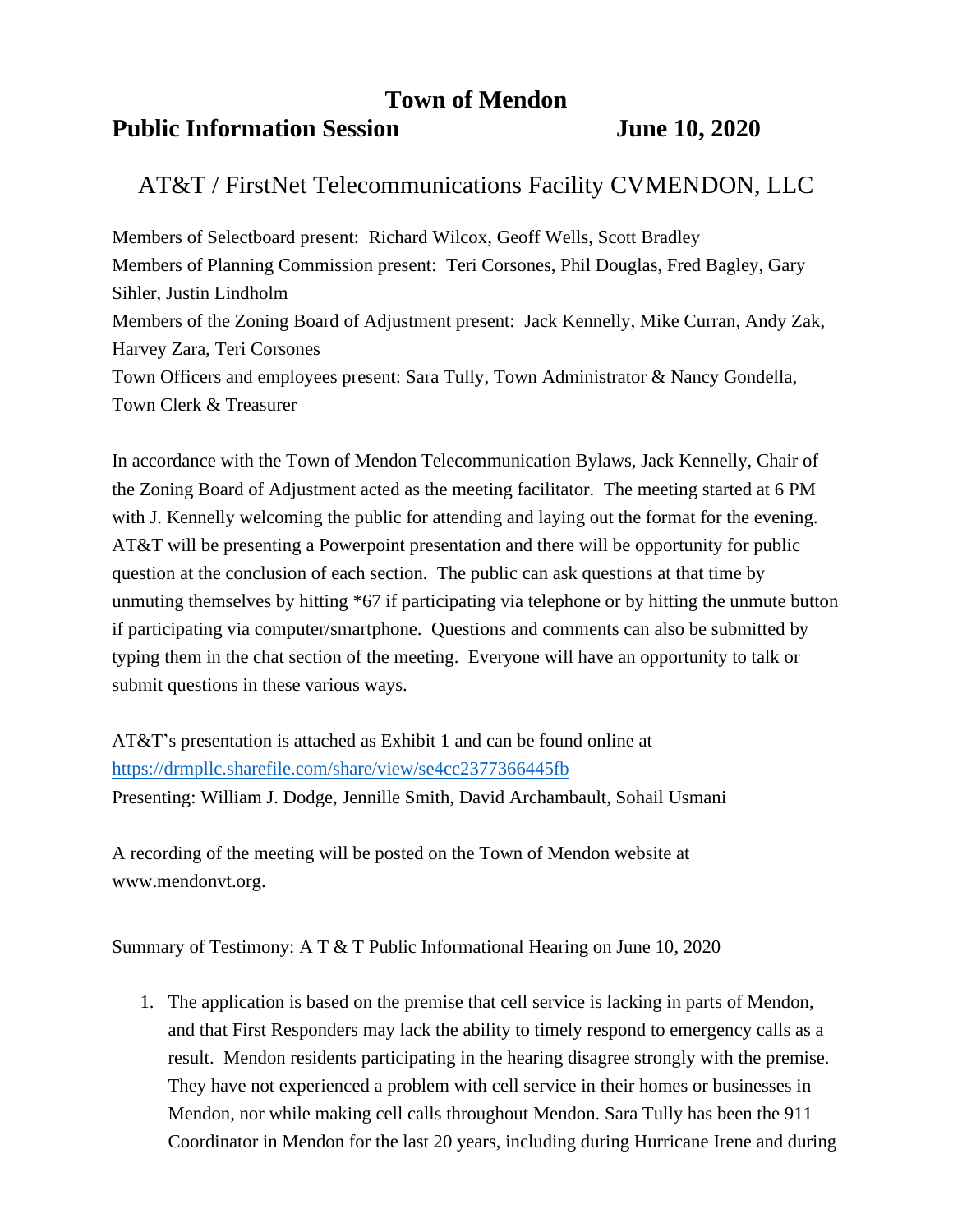the COVID-19 pandemic. She has never had a single Mendon resident indicate that there were any cell service issues calling 911. She has never had a First Responder indicate that there is a cell service coverage issue receiving or responding to 911 calls.

- 2. The application is based on the premise that cell service in Mendon and Chittenden will be greatly enhanced with the proposed tower. It is undisputed that cell service is lacking in many parts of Chittenden. It appears that only a small part of Chittenden will have improved cell service with the proposed tower location in Mendon. It appears that by contrast many parts of Chittenden would have improved cell service if the tower was located on Sangamon Hill in Pittsford.
- 3. The proposed access road is approximately 2400' in length. It has grades as steep as 26.75 degrees. Switchbacks would help prevent erosion at such steep grades. The tower components are 30' in length. It would not be possible to transport tower components of that length over a road with a typical switchback design.
- 4. The road at present is not used during the winter months. If the tower is located in the proposed location, it will be necessary to maintain the road in the winter months. This will enable animal predators to access the tower location during the winter months. There are two significant deer yards in the vicinity of the proposed tower location. The deer yards will be severely adversely impacted by the tower compound in the proposed location.
- 5. AT & T indicated that "there are a lot of locations in Mendon that can't see the tower." In order to derive cell service benefit from the tower, one has to be able to see the tower.
- 6. AT & T indicated that it is "very likely that other carriers will want to come" to the tower. The tower can accommodate up to four levels of cans. Each level of cans is located 10' apart. The simulation only depicted one row of cans.
- 7. AT & T indicated that it did not measure the actual wind speeds during the balloon test on April 25. AT & T therefore could not verify what wind speeds were at any one time during the balloon tests. Balloon tests are not permitted at wind speeds in excess of 5 mph.
- 8. AT & T indicated that the balloon was not visible from the Town of Mendon sign on Route 4. Persons present at the time could clearly see the balloon from that location. Balloon test results were inconsistent at a number of other locations in Mendon.
- 9. The Mendon Town Plan contains many references to the desire to preserve "the beauty of the Town and its landscape," and to protect Mendon's "striking landscape", "rural character and scenic beauty", viewshed", "natural scenic and rural appearance", and the "aesthetic character of Mendon's natural areas, ridgelines and environment". Significantly, the Mendon Town Plan notes that "the ridgelines present striking visual features and are a significant feature of what Mendon residents consider to be the Town's unique landscape." The proposed tower location is in a ridgeline area. A 140' tall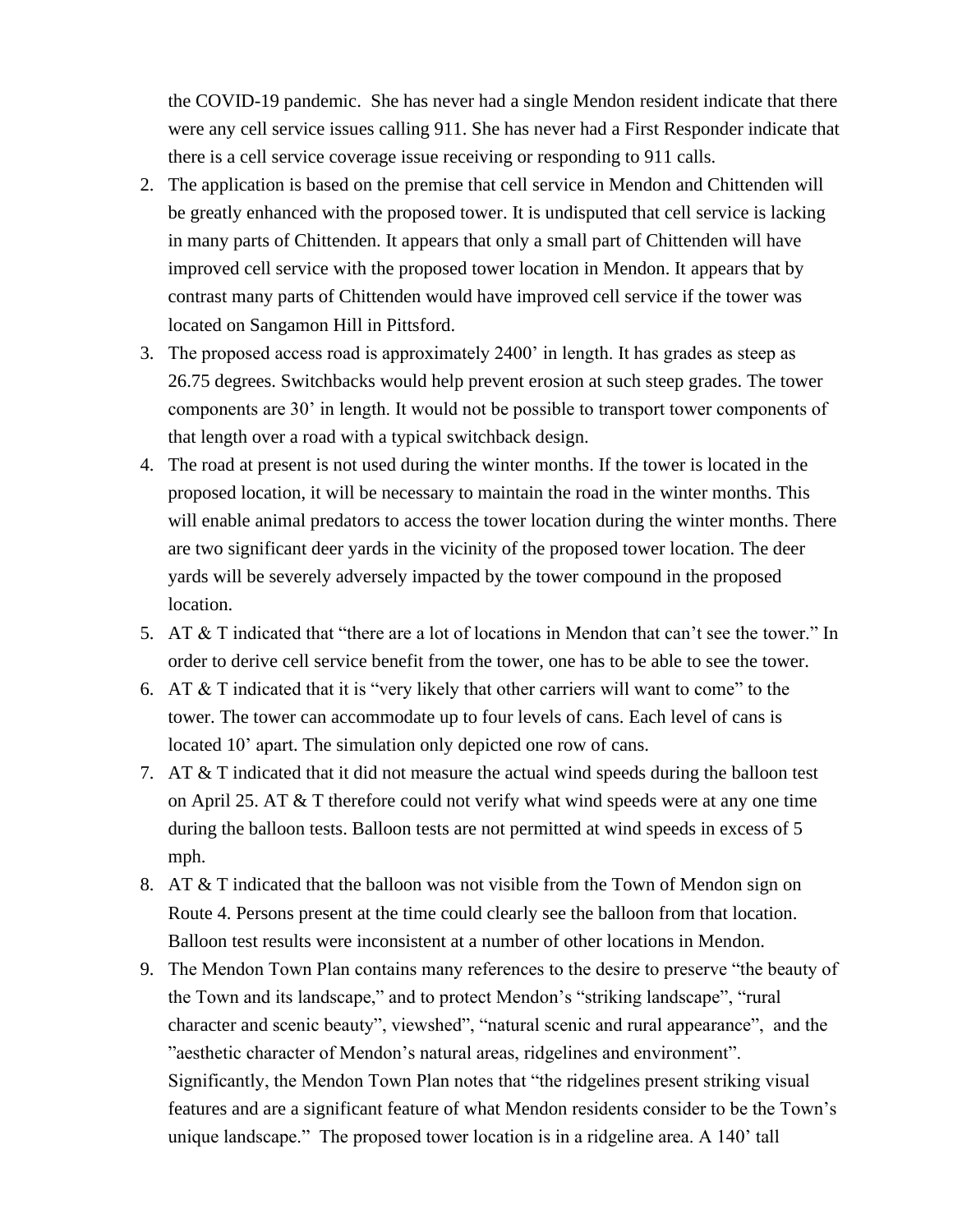telecommunications tower is typically not part of a rural, natural or scenic atmosphere or area.

- 10. The Town of Mendon Zoning Bylaw for the Regulation of Wireless Telecommunications Facilities (Mendon Telecommunications Bylaws) permit wireless telecommunications towers in three different Mendon zoning districts: the Commercial District; the East District; and the Village District. The proposed tower location is in the Wheelerville District. The Mendon Telecommunications Bylaws do not permit wireless telecommunications towers in the Wheelerville District.
- 11. Structures in the Wheelerville District are defined in the Mendon Zoning Bylaws as anything greater than 6' in height. Structures are to be reasonably screened by vegetation from any public road. Even if telecommunications towers were permitted in the Wheelerville District, the proposed tower will not be screened by vegetation from a number of public roads in Mendon.
- 12. Structures in the Wheelerville District "shall be minimally visible from public roads and properties", "not stand in contrast to surrounding landscape patterns and features or serve as a visual point from public roads or valleys", be "designed so that the height of any structure does not visually exceed the height of the adjacent tree canopy serving as the visual backdrop of the structure", "shall minimally disturb connected wildlife habitat areas", and "shall protect the visual features of the ridgeline" in the Mendon Zoning Bylaws. Even if telecommunications towers were permitted in the Wheelerville District, the proposed tower would be in violation of the aforesaid requirements.
- 13. Even if a telecommunications tower were permitted in the Wheelerville District, the Mendon Telecommunications Bylaws specifically provide: "No tower may be erected which protrudes by more than twenty (20) feet above the average height of the surrounding trees."
- 14. The proposed tower is 140' tall. The average height of trees in the vicinity of the proposed tower location is 69'. The proposed tower is more than double the height of the average trees in the vicinity of the tower.
- 15. The Mendon Telecommunications Bylaws prohibit the construction or installation of any wireless telecommunications tower or facility without a conditional use permit first being obtained from the Mendon Zoning Board of Adjustment. A T & T has indicated that it does not intend to apply for a conditional use permit from the Mendon Zoning Board of Adjustment.
- 16. The Mendon Telecommunications Bylaws require access roads to "follow the contour of the land." The proposed access road does not follow the contour of the land.
- 17. The Mendon Telecommunications Bylaws require towers to be designed "to avoid having an undue adverse aesthetic impact on prominent ridgelines and hilltops". In the event a proposed tower has undue adverse aesthetic impacts, the Mendon Zoning Board of